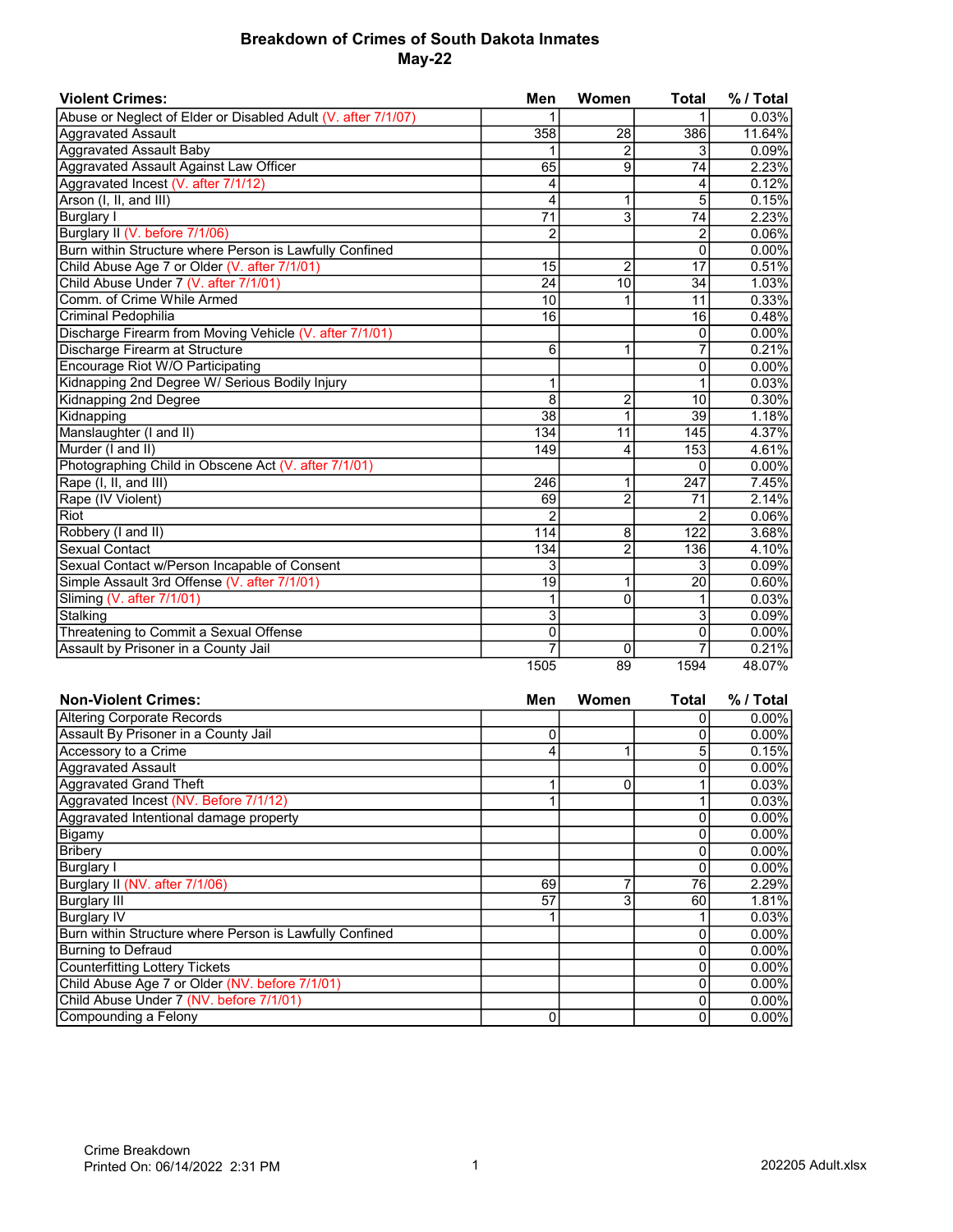| <b>Non-Violent Crimes:</b>                                | Men             | Women           | <b>Total</b>    | % / Total         |
|-----------------------------------------------------------|-----------------|-----------------|-----------------|-------------------|
| <b>Concealment of Escaped Prisoner</b>                    |                 |                 | 0               | $0.00\%$          |
| Del of Cont Sub/Prescription to an Inmate                 |                 |                 | 0               | $0.00\%$          |
| Desertion of a Child                                      |                 |                 | 0               | 0.00%             |
| DWI 3rd                                                   | 17              | 2               | 19              | 0.57%             |
| DWI 4th                                                   | 14              | $\overline{8}$  | 22              | 0.66%             |
| DWI 5th                                                   | $\overline{11}$ | 4               | 15              | 0.45%             |
| DWI 6th                                                   | 47              | 8               | 55              | 1.66%             |
| Damage to Property                                        | $\mathbf 0$     | 1               | 1               | 0.03%             |
| Discharge Firearm from Moving Vehicle (NV. before 7/1/01) |                 |                 | 0               | 0.00%             |
| <b>Eluding Law Enforcement Officer</b>                    | 6               | 0               | 6               | 0.18%             |
| Entice Away Child Under 14                                |                 |                 | 0               | 0.00%             |
| Escape                                                    | 9               | $\overline{3}$  | 12              | 0.36%             |
| Escape II                                                 | 18              | $\overline{3}$  | 21              | 0.63%             |
| Failure to Notify Law Enforcement of DEA                  |                 |                 | 0               | 0.00%             |
| File False or Forged Instrument                           |                 |                 | 0               | 0.00%             |
| Failed to Reg as Sex Offender Every                       | 3               |                 | 3               | 0.09%             |
| Failed to Reg as Sex Offender 2nd Offense                 | 6               |                 | 6               | 0.18%             |
| Failed to Reg as Bail Bondsman                            |                 |                 | 0               | 0.00%             |
| Failed to Reg as Sex Offender                             |                 |                 | 4               | 0.12%             |
|                                                           | 4               |                 |                 | 0.15%             |
| Failure to Appear                                         | $\overline{2}$  | 3               | 5               | 0.00%             |
| <b>Failure to Pay Sales Tax</b>                           |                 |                 | 0               |                   |
| Failure to Rep Ch of Enroll or Employ                     | 2               |                 | 2               | 0.06%             |
| <b>False Report of Bomb</b>                               | $\mathbf 0$     |                 | 0               | 0.00%             |
| <b>Falsification of Evidence</b>                          |                 |                 | 0               | 0.00%             |
| Forgery                                                   | 35              | $\overline{12}$ | 47              | 1.42%             |
| <b>Fraudulent Insurance Acts</b>                          |                 | 0               | 0               | 0.00%             |
| Grand Theft $<$ \$2,500                                   | 17              | $\overline{2}$  | 19              | 0.57%             |
| Grand Theft > \$100,000                                   | $\overline{2}$  | $\mathbf{1}$    | $\overline{3}$  | 0.09%             |
| Grand Theft > \$2,500                                     | $\overline{21}$ | $\overline{8}$  | $\overline{29}$ | 0.87%             |
| Grand Theft > \$5,000                                     | 75              | $\overline{13}$ | 88              | 2.65%             |
| <b>Grand Theft</b>                                        | 11              | 1               | 12              | 0.36%             |
| Hit & Run with Injury                                     | 3               |                 | 3               | 0.09%             |
| Indecent Exposure Involving a Child Under 13yrs Old       | $\overline{0}$  |                 | 0               | 0.00%             |
| <b>Identity Theft</b>                                     | $\overline{c}$  | 0               | 2               | 0.06%             |
| <b>Illegal Importing of Livestock</b>                     |                 |                 | 0               | 0.00%             |
| Incest (NV. after 7/1/06)                                 | 2               |                 | 2               | 0.06%             |
| <b>Indecent Exposure</b>                                  | 1               |                 | 1               | 0.03%             |
| Info Required for Sex Off Reg                             | 1               |                 | 1               | 0.03%             |
| Intent Exposure to HIV Infection                          |                 |                 | 0               | $0.00\%$          |
| Intent Interruption of Communications/Transportation      |                 |                 | 0               | 0.00%             |
| Intent Render Fire Alarm System Inoperable                | $\mathbf{1}$    |                 | 1               | 0.03%             |
| Mishandle Ammonia or Tamp w/Eq.                           |                 |                 | $\overline{0}$  | $0.00\%$          |
| No Account Check / Insufficient Funds Check               | 0               |                 | 0               | $0.00\%$          |
| Permitting Physical or Sexual Abuse of Child              |                 |                 | 0               | $0.00\%$          |
| Nonsupport of Child                                       |                 |                 | 0               | $0.00\%$          |
| Perjury                                                   | 0               | 1               | 1               | 0.03%             |
| Photographing Child in Obscene Act (NV. before 7/1/01)    |                 |                 | 0               | $0.00\%$          |
| Poss. Presc/Nonpresc Cont Sub in Jail                     | 7               | 5               | $\overline{12}$ | $0.36\%$          |
| Poss. Alcohol or MJ in Jail                               |                 |                 | $\Omega$        | $0.00\%$          |
| Possession Contraband by and Inmate /ALCOHOL              |                 |                 | 0               | $0.00\%$          |
| Possession w/Intent to Deliver Inmate                     |                 |                 | 0               | $0.00\%$          |
| Possession of Burglary Tools                              | 0               |                 | 0               | 0.00%             |
| Possession of Child Pornography                           | $\overline{32}$ |                 | $\overline{32}$ | 0.97%             |
| Possession of Cont. Substance by Inmate                   |                 |                 | 0               | 0.00%             |
| Poss. of Firearm by Felon                                 | 1               |                 | 1               | 0.03%             |
| Poss. Of a Firearm by Convicted Drug Offender             | 0               |                 | 0               | 0.00%             |
| Poss. of Firearm W/ Altered Serial #                      |                 |                 |                 |                   |
| Poss. of Weapon by Prisoner                               |                 |                 | $\overline{0}$  | $0.00\%$<br>0.12% |
| Poss. of a Concealed Weapon                               | 4               |                 | 4               |                   |
|                                                           | 1               | 0               | 1               | 0.03%             |
| Poss. of a Controlled Weapon                              |                 |                 | 0               | 0.00%             |